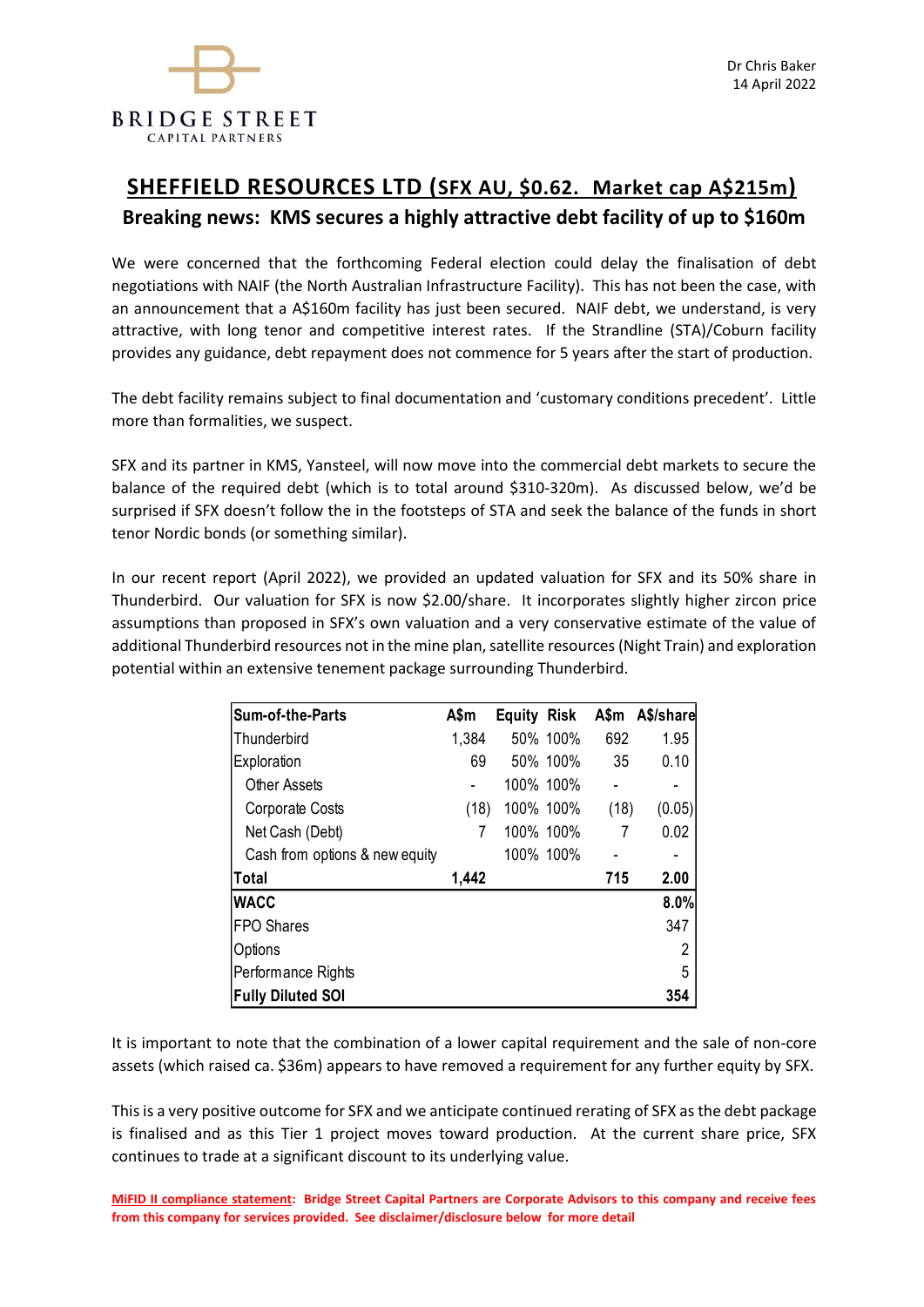

# **Funding Thunderbird**

• The following table summarises our estimate of the sources and uses of funds:

| Thunderbird project, sources and uses of |       |
|------------------------------------------|-------|
| funds (KMS JV basis)                     |       |
| Uses of funds                            | (m)   |
| Pre-production capex                     | \$361 |
| Working capital                          | \$20  |
| <b>Financing costs</b>                   | \$62  |
| Cost overrun                             | \$40  |
|                                          | \$484 |
| <b>Sources of funds</b>                  |       |
| Senior debt (approx. Range \$310-320m)   | \$317 |
| JV cash on hand (approx)*                | \$105 |
| Additional equity (approx)**             | \$62  |
|                                          | \$484 |
| *JV cash at 12/21 was \$107m             |       |
| **Contribution from SFX                  | \$36  |

Source: SFX presentation and 2022 interim report

- Around half of the required debt funding has now been obtained, with the balance to be obtained from commercial debt markets. In total, this is forecast to cover around 65% of the total funding requirement for the project of \$484m.
- We estimate SFX's cash balance to be currently around \$40m so sufficient to fund a \$36m additional equity top-up for the JV. This was part of the original agreement with Yansteel.

## **Strandline/Coburn debt facilities: a guide as to what to expect**

Kimberley Mineral Sands (SFX 50%) appears to be in STA's wheel tracks, although it should be remembered SFX has been in discussions with NAIF for many years. In fact, SFX secured a \$95m debt facility from NAIF in September 2018. Difficulties in filling an 'equity gap' during the following years left this and other loans undrawn. This no longer is an issue.

In 2021 STA obtained a NAIF debt facility of A\$130m, with a second facility of \$20m to fund construction of regional road facilities (not for the Coburn project itself). This facility is very attractive with:

- 15 year tenor.
- No debt repayment for 5 years from first production.
- No disclosure on costs. Industry sources suggest to us that it will be comparable to commercial bank rates.

STA subsequently secured an additional US\$60m in the form of a Nordic bond. Here the terms are less attractive, much higher cost (12%) and significantly lower tenor (5 years).

Both are senior debt facilities and secured against the project. Each will be drawn down pro-rata.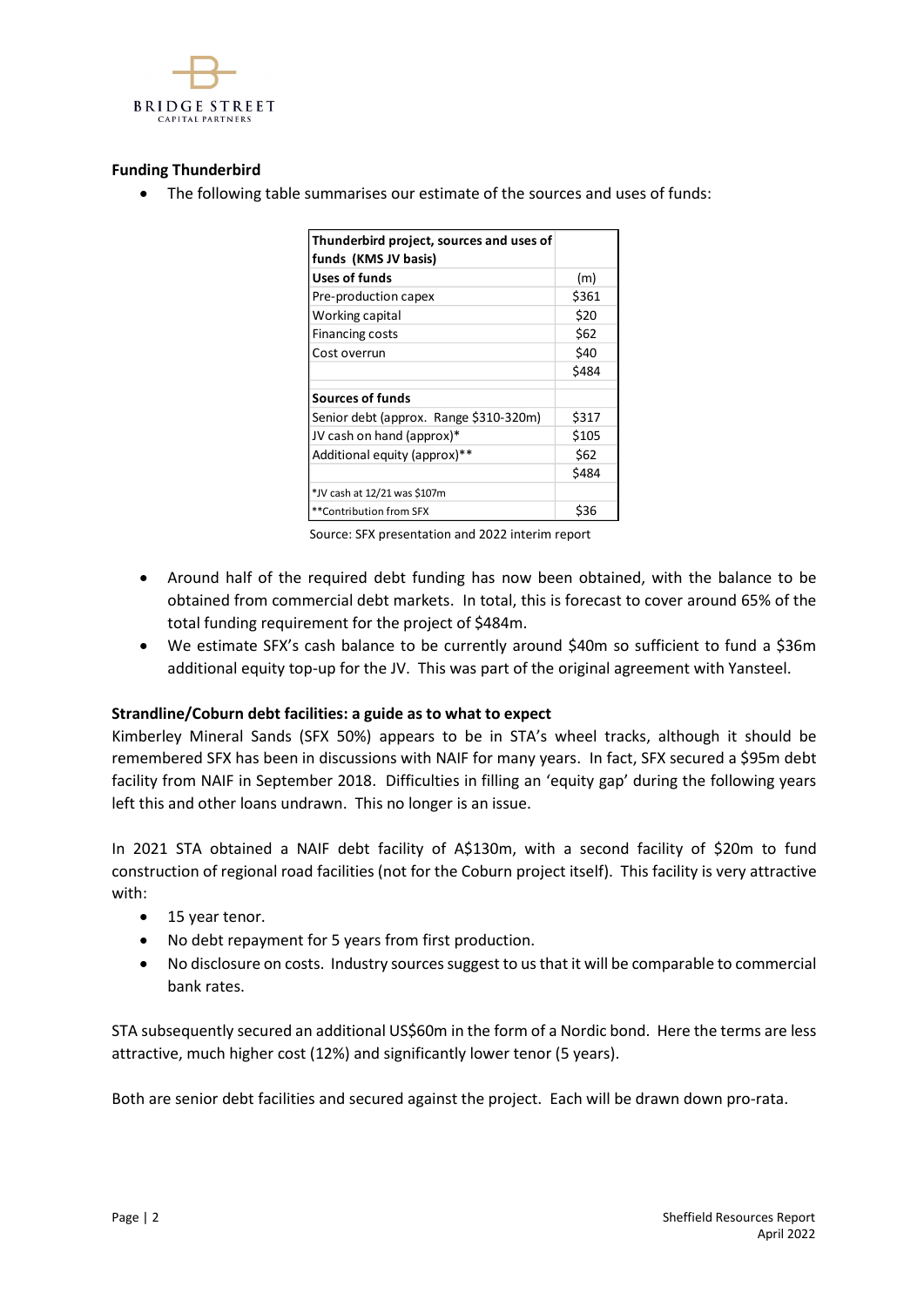

#### **Disclosures and disclaimers**

Bridge Street Capital Partners Pty Ltd is licensed to provide financial services in Australia; CAR AFSL 456663; Level 14, 234 George Street, Sydney NSW 2000

Bridge Street Capital Partners Pty Ltd is providing the financial service to you.

#### **General Advice Warning**

Please note that any advice given by Bridge Street Capital Partners Pty Ltd or its authorised representatives (BSCP) is GENERAL advice, as the information or advice given does not take into account your particular objectives, financial situation or needs. You should, before acting on the advice, consider the appropriateness of the advice, having regard to your objectives, financial situation and needs. If our advice relates to the acquisition, or possible acquisition, of a particular financial product you should read any relevant Prospectus, PDS or like instrument.

#### **Disclaimers**

BSCP provides this financial advice as an honest and reasonable opinion held at a point in time about an investment's risk profile and merit and the information is provided by BSCP in good faith. The views of the adviser(s) do not necessarily reflect the views of the AFS Licensee. BSCP has no obligation to update the opinion unless BSCP is currently contracted to provide such an updated opinion. BSCP does not warrant the accuracy of any information it sources from others. All statements as to future matters are not guaranteed to be accurate and any statements as to past performance do not represent future performance. Assessment of risk can be subjective. Portfolios of equity investments need to be well diversified and the risk appropriate for the investor. Equity investments, made by less experienced investors, in listed or unlisted companies yet to achieve a profit or with an equity value less than \$50 million should collectively be a small component of a balanced portfolio, with smaller individual investment sizes than otherwise. Investors are responsible for their own investment decisions, unless a contract stipulates otherwise. BSCP does not stand behind the capital value or performance of any investment. Subject to any terms implied by law and which cannot be excluded, BSCP shall not be liable for any errors, omissions, defects or misrepresentations in the information (including by reasons of negligence, negligent misstatement or otherwise) or for any loss or damage (whether direct or indirect) suffered by persons who use or rely on the information. If any law prohibits the exclusion of such liability, BSCP limits its liability to the resupply of the Information, provided that such limitation is permitted by law and is fair and reasonable.

### **Disclosures**

Dr Chris Baker, an authorised representative of BSCP, certifies that the advice in this report reflects his honest view of the company. He has 29 years investment experience in wholesale capital markets. He worked as a mining analyst for brokers BZW and UBS for 11 years and has a further 16 years' experience as a mining analyst and portfolio manager with Colonial First State and Caledonia Investments. He now provides independent financial advice on a part time basis. He may own securities in companies he recommends but will declare this when providing advice. He currently owns shares in SFX. He is remunerated by BSCP but is not paid a specific fee for providing this report. BSCP, its directors and consultants may own shares and options in SFX and may, from time to time, buy and sell the securities of SFX.

BSCP has earned fees from capital raisings undertaken by SFX. BSCP are Corporate Advisors to the company and receive fees from this company for services provided.

By downloading this report you acknowledge receipt of our Financial Services Guide, available on our web page [www.bridgestreetcapital.com.au.](http://www.bridgestreetcapital.com.au/)